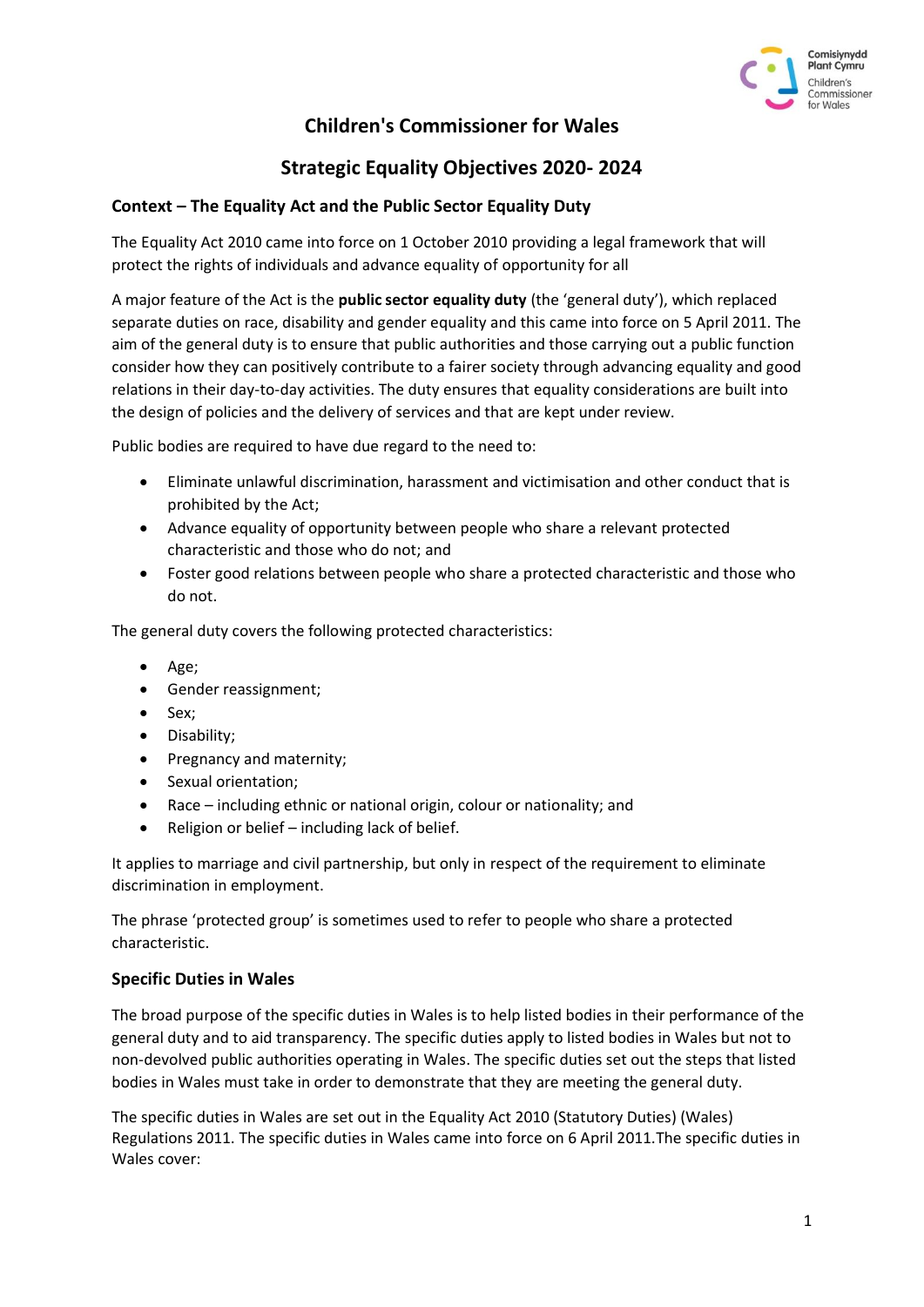- Equality Objectives and Strategic Equality Plans
- Engagement and the equality duty
- Assessing impact and the equality duty
- Equality information and the equality duty
- Employment information, Pay Differences and Staff Training and the equality duty
- Procurement and the equality duty

The Children's Commissioner for Wales is subject to the Equality Act 2010 (Statutory Duties) (Regulations) Wales 2011 and this Strategic Equality Plan outlines how she will discharge those duties.

## **The role of the Children's Commissioner for Wales**

The Children's Commissioner for Wales (CCfW) is an independent children's rights institution established in 2001.The Commissioner's principal aim is to safeguard and promote the rights and welfare of children.

The Children's Commissioner for Wales wants to see Wales as a country where children and young people are respected, valued, listened to and supported to lead safe and happy lives. Her vision is for a Wales where all children and young people have an equal chance to be the best they can be.

The Commissioner promotes the rights of children and young people under the UNCRC.

There's a team of people who work with Sally Holland the Children's Commissioner to help her to

- Support children and young people to find out about children's rights;
- Listen to children and young people to find out what's important to them;
- Advise children, young people and those who care for them if they feel they`ve got nowhere else to go with their problems;
- Influence government and other organisations who say there`re going to make a difference to children's lives, making sure they keep their promises to children and young people; and
- Speak up for children and young people nationally on important issues being the children's champion in Wales.

The UN Convention on the Rights of the Child (UNCRC) is an international human rights treaty that applies to all children and young people aged 18 and under. It is the most widely ratified international human rights instrument and gives children and young people a wide range of civil, political, economic, social and cultural rights, which State Parties to the Convention are expected to implement. This convention underpins all our work.

The four general principles of the UNCRC are:

- Non-discrimination;
- the best interest of the child;
- the right to life, survival, and development; and
- respect for the views of the child.

#### **The Children`s Commissioner for Wales' Vision**

The First Minister appointed Professor Sally Holland as Children's Commissioner in April 2015. During her term of office the Commissioner has published two strategic plans, outlining what she'll be working on to improve the life chances of children in Wales. The plan is developed from current research evidence about children's access to their rights in Wales and our own consultation with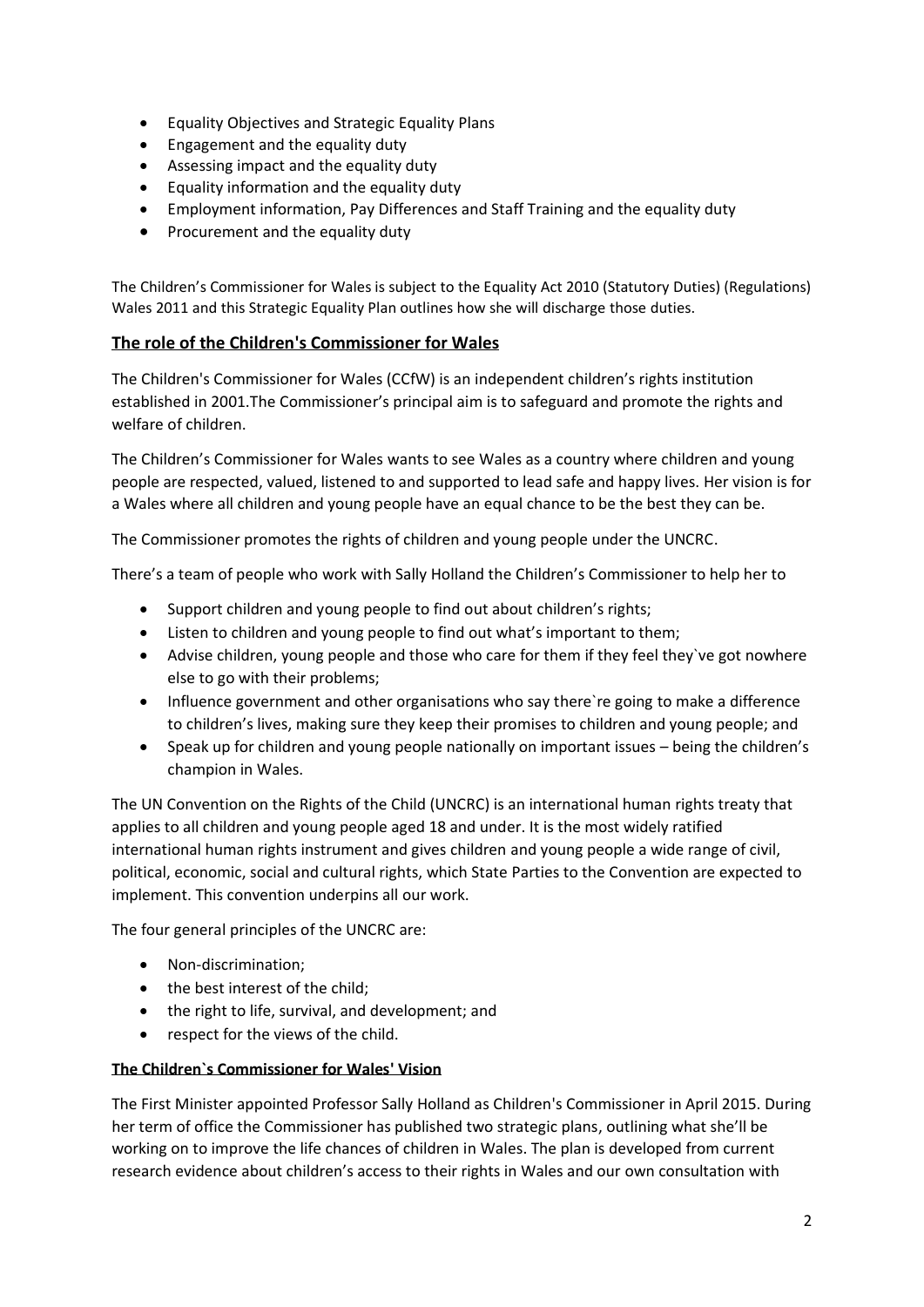Welsh children and adults. To help shape Sally Holland's final plan as the Commissioner (2019-2022), we consulted extensively. We split the consultation work into three phases:

Phase 1 (Apr - Sept 2018): Meetings and face-to-face consultation work were undertaken by the Commissioner and the team with education and health organisations, including health boards, patient groups, and child health specialists, academic institutions, community groups, Commissioner's Ambassador groups, non-governmental organisations and children and young people aged 3+ attending the Urdd Eisteddfod. This phase also included a separate nationwide survey with 6392 pupils and 391 teachers from our Ambassadors schemes, measuring how far children and young people in Wales are experiencing the five principles of a children's rights approach in their education.

Phase 2 (Oct 2018): We considered the national information which is already collected about children and young people, including routine administrative data as well as quantitative and qualitative data which is self-reported by children and young people in surveys and research studies, the results of which were published in a comprehensive evidence review.

Phase 3 (Oct - Nov 2018): Beth Nawr? | What Now? Surveys for children, young people, parents/carers and professionals, seeking views about issues that are important to them, how they think some of them should be tackled and what they believe should be the focus of the Commissioner's work over the next three years. Over 10,000 children and young people, aged 3-18 took part in Phase 3, including 847 2-7 year olds who took part in age-appropriate workshops.

It is this specific consultation and engagement work coupled with relevant key findings and recommendations from "Is Wales fairer?"2018 that have shaped the setting of our equality objectives 2020 – 2024.

It is also part of the routine work of the Children's Commissioner for Wales and her staff to engage with a wide range of children and young people to help inform the Commissioner's work priorities on an ongoing basis and to ensure that the Commissioner is seen to represent the widest possible range of views of young people. We adopt different levels of engagement with children and young people depending upon the nature of the work that is undertaken. We engage children and young people through our school and community ambassador programmes, through project work linked to our annual work-plan, or on specific pieces of work like consultation responses to a Welsh Government policy. We also engage with children and young people through face-to-face advice work, at conferences and award ceremonies, electronically through facebook, twitter and email, or through written correspondence, phone or text.

#### **Strategic Equality Objectives**

## **Objective 1 – Our Leadership and Governance ensures that equality objectives are included in all our planning processes**

As an established national human rights institution, we will ensure that equality objectives are embedded in all organisational planning processes

- The work of the Commissioner to be scrutinised and influenced by a children and young person`s Advisory panel and an Adult Advisory panel. Panel members will be selected to ensure they reflect as wide a range as possible of Wales diverse population.
- Seek an opportunity for the Commissioner to become accountable to the democratically elected Senedd Ieuenctid (Youth Parliament) for Wales.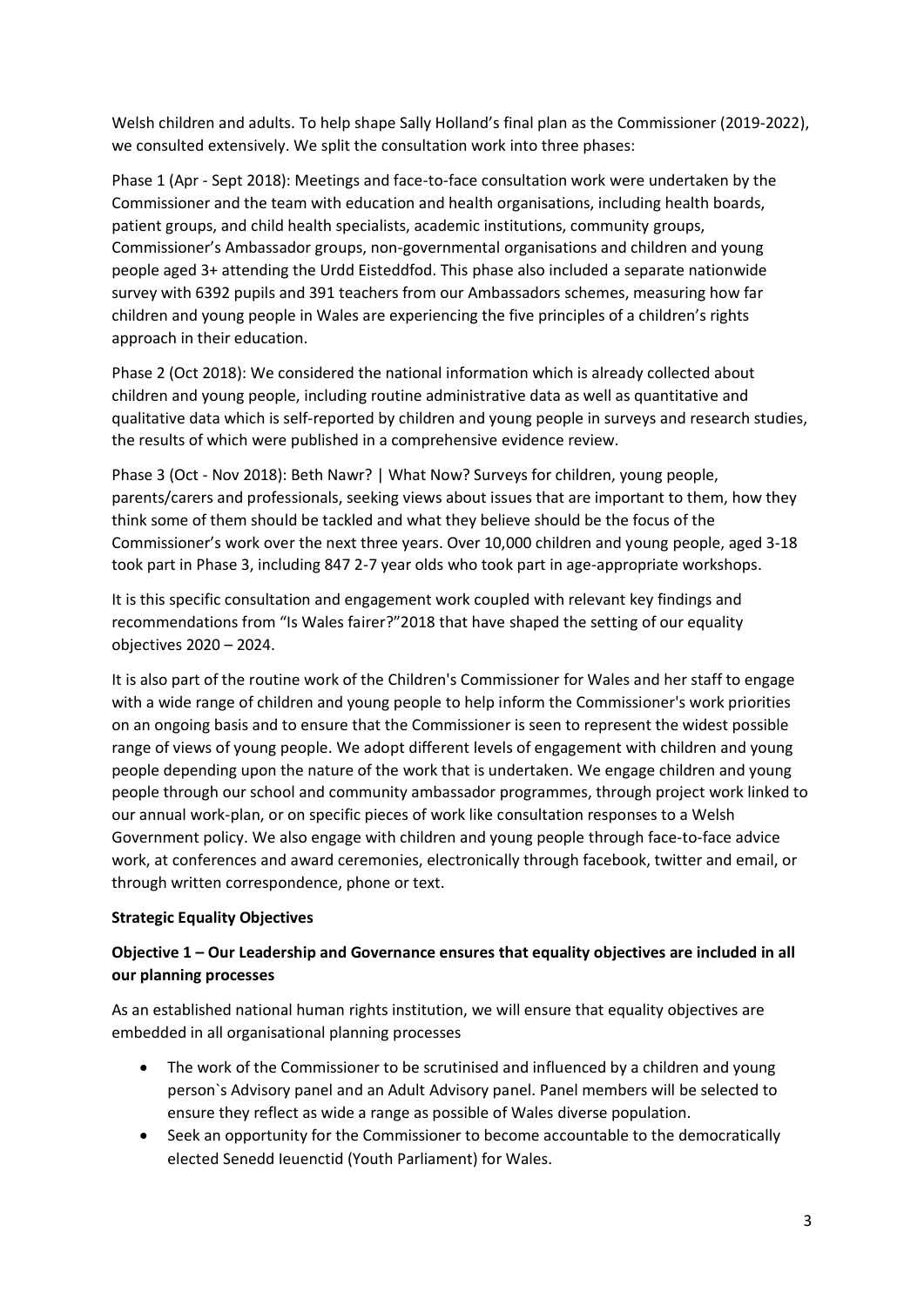- Continue to develop and refine the Equality Impact Assessments process in relation to all aspects of the Commissioner's work and decision-making and to ensure that the impact of equality measures taken as a result of these assessments are part of all evaluations undertaken of our work.
- Ensure that information we process is managed responsibly.
- Embed consideration and monitoring of equality objectives into our planning and management processes

## **Objective 2 – Deliver a public focused and effective service that ensures the needs of children and young people and the general public are central to the way in which services are organised and delivered.**

We will continue to improve the way the office delivers its work ensuring that the needs of children and young people and the general public are central to the way in which services are organised and delivered

- Provide systematic opportunities to promote children's rights throughout the year including to those with protected characteristics.
- Annual work-plan to reflect the views of children and young people and to provide opportunities for children and young people to influence.
- Tackle equality and discrimination issues head on to ensure that every child in Wales has an equal chance to be the best that they can be through key project work and the work of our Investigation and Advice team,
- Increase awareness of children's rights and the role of the Commissioner, so that children themselves have access to information, which enables them to understand and exercise their rights including challenging discrimination.
- Aim to make sure all our work with children and young people is inclusive and accessible. We will work with government on opportunities to extend children`s rights in law, including further incorporation of the UNCRC into Welsh domestic law.
- Ensure that our communications with children and young people are accessible to as wide a range of children and young people as possible, utilising Plain English, Cymraeg Clir, Widgets, BSL and the use of images that reflect the diverse nature of Wales.

## **Objective 3 – Developing and promoting resources and knowledge to enable others to respond to the needs of children and young people including those with protected characteristics**

Our office will seek to advance equality of opportunity and challenge discrimination, harassment and victimisation for those with a protected characteristic. We will do this by seeking to understand the experiences and views of children and young people with protected characteristics, develop, and promote resources, understanding and knowledge. We will seek to foster good relations between those with a protected characteristic and those who don't.

- Continue to publish accessible resources for children, young people and professionals that will enable them to utilise a rights-based approach to working with children and young people.
- Influence the development of a children's rights approach across all public bodies in Wales using our "Right Way" framework. This approach places equality and non-discrimination at the heart of public bodies' work.